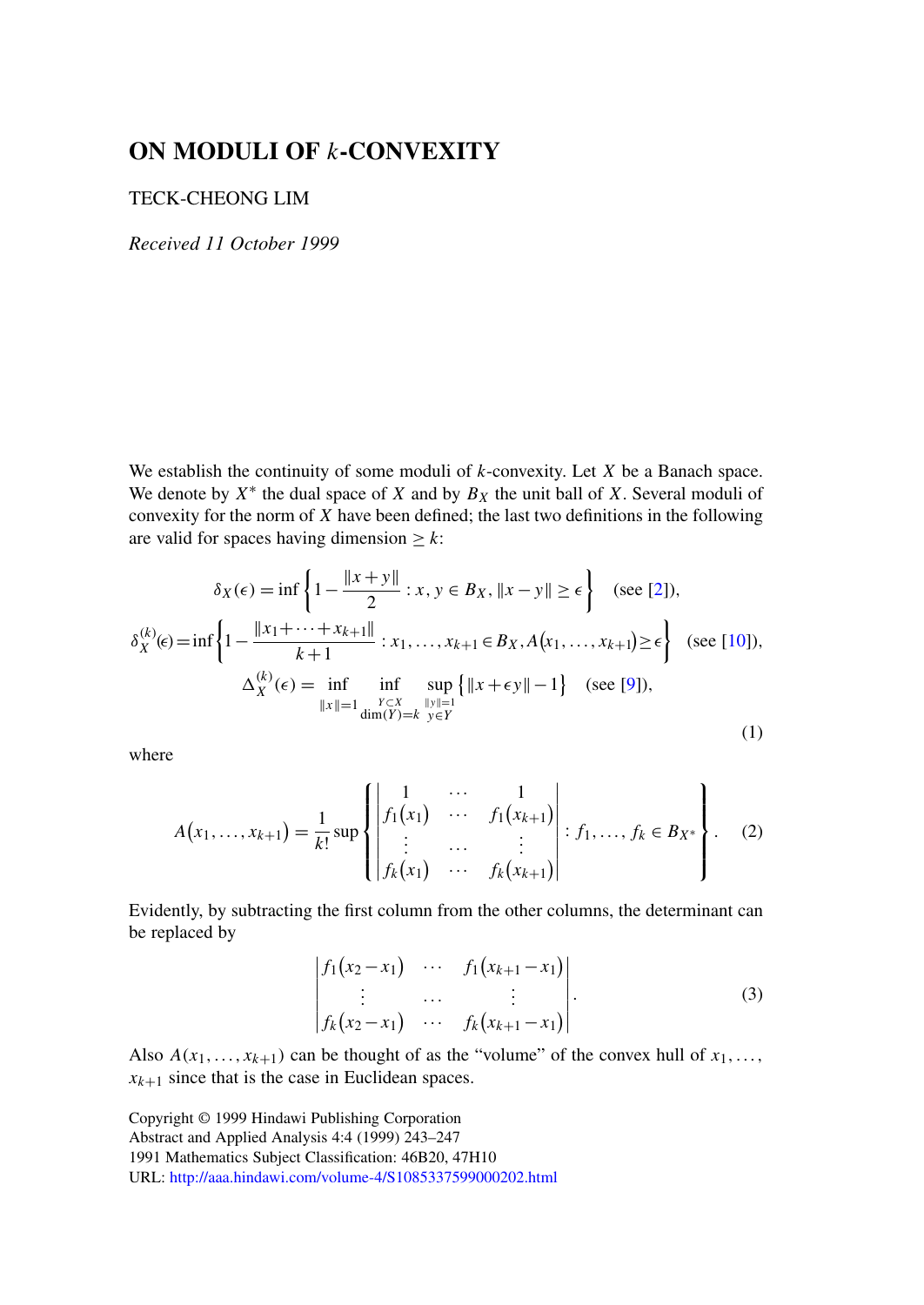## <span id="page-1-0"></span>244 On moduli of  $k$ -convexity

X is called uniformly convex if  $\delta_X(\epsilon) > 0$  for  $\epsilon > 0$  and k-uniformly convex if  $\delta_X^{(k)}(\epsilon) > 0$  for  $\epsilon > 0$ . Note that  $\delta_X(\epsilon) = \delta_X^{(1)}(\epsilon)$ ; so 1-uniform convexity coincides with uniform convexity. Lin [\[8\]](#page-4-0) proved that  $\Delta_X^{(k)}(\epsilon) > 0$  for  $\epsilon > 0$  is equivalent to k-uniform convexity. Gurariĭ [\[5\]](#page-4-0) proved that  $\delta_X(\epsilon)$  is continuous on [0, 2) and there exist spaces of which  $\delta_X(\epsilon) = 0$  for  $0 \le \epsilon < 2$  and  $\delta_X(2) = 1$ . The continuity problem of  $\delta_X^{(k)}$  was mentioned in Kirk [\[6\]](#page-4-0). Let  $\mu_X^{(k)} = \sup\{A(x_1, ..., x_{k+1}) : x_1, ..., x_{k+1} \in B_X\}$ . Note that  $\mu_X^{(1)} = 2$ . In this paper, we prove that  $\delta_X^{(k)}(\epsilon)$  is continuous on  $[0, \mu_X^{(k)})$ . It is quite evident that  $\Delta_X^{(k)}(\epsilon)$  satisfy the Lipschitz condition with constant 1.

*Definition 1.* Let  $k \ge 1$  and  $0 \le a < b \le \infty$ . A function  $f(\epsilon)$  on  $(a, b)$  is called k*-convex* if

$$
f\left(\left(\lambda\epsilon_2^{1/k} + (1-\lambda)\epsilon_1^{1/k}\right)^k\right) \leq \lambda f\left(\epsilon_2\right) + (1-\lambda)f\left(\epsilon_1\right) \tag{4}
$$

for every  $\epsilon_1, \epsilon_2 \in (a, b), 0 \le \lambda \le 1$ .

Obviously 1-convexity is simply the ordinary convexity.

LEMMA 2. Let  $0 \le a < b \le \infty$  and let f be a nondecreasing k-convex function on  $(a, b)$  *with*  $M = \sup_{a < x < y < b} (f(y) - f(x)) < \infty$ *. Let*  $\epsilon_1 < \epsilon_2$ *,*  $\epsilon_1$ *,*  $\epsilon_2 \in (a, b)$ *. Then* 

$$
\frac{f(c) - f(\epsilon_1)}{c - \epsilon_1} \le \frac{M}{k(\epsilon_2^{1/k} - \epsilon_1^{1/k})\epsilon_1^{1-1/k}}
$$
(5)

*for every*  $\epsilon_1 < c < \epsilon_2$ *.* 

*Proof.* Let  $z(x)$ ,  $\epsilon_1 \le x \le \epsilon_2$  be the function whose graph is defined by

$$
x = \left(\lambda \epsilon_2^{1/k} + (1 - \lambda)\epsilon_1^{1/k}\right)^k \quad 0 \le \lambda \le 1.
$$
  
\n
$$
y = \lambda f(\epsilon_2) + (1 - \lambda)f(\epsilon_1)
$$
 (6)

By direct computations, we have

$$
z'(x) = \frac{f(\epsilon_2) - f(\epsilon_1)}{k(\epsilon_2^{1/k} - \epsilon_1^{1/k})(\lambda \epsilon_2^{1/k} + (1 - \lambda)\epsilon_1^{1/k})^{k-1}} \le \frac{M}{k(\epsilon_2^{1/k} - \epsilon_1^{1/k})\epsilon_1^{1-1/k}}.\tag{7}
$$

If  $\epsilon_1 < c < \epsilon_2$ , then by the k-convexity of f and the mean-value theorem,

$$
\frac{f(c)-f(\epsilon_1)}{c-\epsilon_1} \le \frac{z(c)-z(\epsilon_1)}{c-\epsilon_1} = z'(\psi) \le \frac{M}{k(\epsilon_2^{1/k}-\epsilon_1^{1/k})\epsilon_1^{1-1/k}}.\tag{8}
$$

The inequality in the following lemma is a consequence of a more general result proved in Bernal-Sullivan [\[1\]](#page-4-0).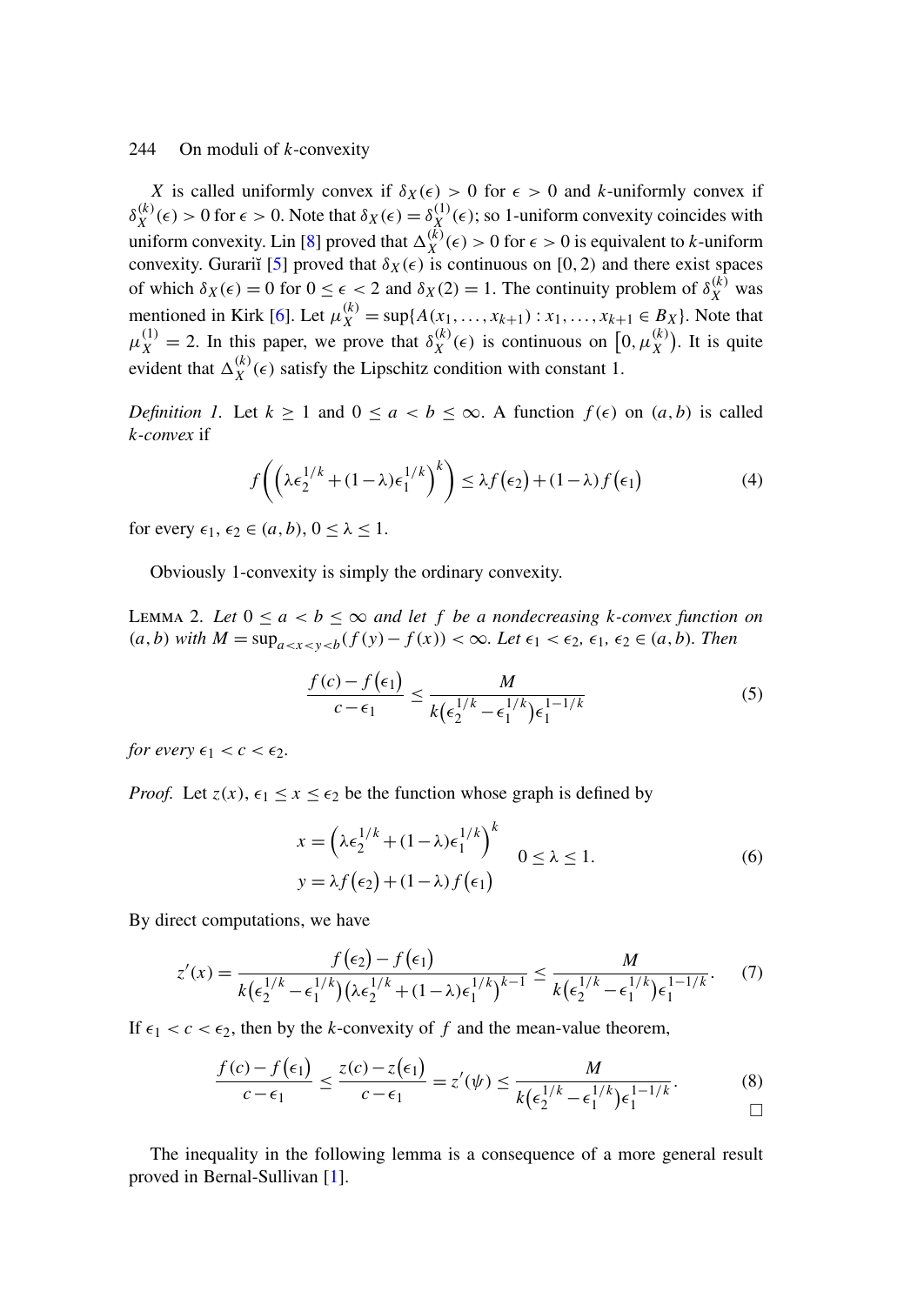<span id="page-2-0"></span>LEMMA 3. Let *X* be a Banach space and  $x_1, \ldots, x_{k+1} \in X$ . Then

$$
A(x_1, \ldots, x_{k+1}) \leq \frac{1}{k!} k^{k/2} \|x_2 - x_1\| \cdots \|x_{k+1} - x_1\|.
$$
 (9)

*Proof.* Hadamard inequality says that if  $r_1, r_2, \ldots, r_k$  are the rows (or columns) of a  $k \times k$  matrix, then

$$
\det(r_1, r_2, \dots, r_k) \le ||r_1||_2 ||r_2||_2 \cdots ||r_k||_2. \tag{10}
$$

Here  $\|\cdot\|_2$  denotes the Euclidean norm in  $\mathbb{R}^k$ . Since the Euclidean norm of the jth column of the determinant in [\(3\)](#page-0-0) is  $\leq k^{1/2} ||x_{j-1} - x_1||$ , the inequality follows.  $\Box$ 

The inequality in the next theorem for the case  $k = 1$  improves the one obtained in [\[5\]](#page-4-0). The general idea is similar to that in Goebel [\[3\]](#page-4-0). However, the reader should be aware that the assertion of Lemma 1 in that paper (that  $\delta(\epsilon)$  is convex) is incorrect; a counterexample can be found in [\[7\]](#page-4-0) or [\[4\]](#page-4-0).

Theorem 4. *Let* X *be a Banach space. Then*

$$
\frac{\delta_X^{(k)}(c) - \delta_X^{(k)}(\epsilon_1)}{c - \epsilon_1} \le \frac{1}{k(\epsilon_2^{1/k} - \epsilon_1^{1/k})\epsilon_1^{1-1/k}}\tag{11}
$$

*for every*  $0 < \epsilon_1 < c < \epsilon_2 < \mu_X^{(k)}$ .

*Proof.* For simplicity, in the following we will consider  $k = 2$  and will indicate how to generalize to general k. Note that if  $A(x_1, x_2, x_3) > 0$ , then  $x_2 - x_1$  and  $x_3 - x_1$  are linearly independent.

For unit vectors u,  $u_{21}$ ,  $u_{31}$ , and  $u_{32}$  in X, with  $\{u_{21}, u_{31}\}$  linearly independent, consider the set

$$
N(u, u_{21}, u_{31}, u_{32}; \epsilon) = \left\{ (x_1, x_2, x_3) \in X^3 : x_1 + x_2 + x_3 = \lambda u, x_2 - x_1 = \lambda_{21} u_{21},
$$
  
\n
$$
x_3 - x_1 = \lambda_{31} u_{31}, x_3 - x_2 = \lambda_{32} u_{32}
$$
  
\nfor some  $\lambda, \lambda_{21}, \lambda_{31}, \lambda_{32} \ge 0$  and  $A(x_1, x_2, x_3) \ge \epsilon \right\},$  (12)

and define

$$
\delta(u, u_{21}, u_{31}, u_{32}; \epsilon) = \inf \left\{ 1 - \frac{\|x_1 + x_2 + x_3\|}{3} : (x_1, x_2, x_3) \in N(u, u_{21}, u_{31}, u_{32}; \epsilon) \right\}.
$$
\n(13)

Obviously,  $\delta(u, u_{21}, u_{31}, u_{32}; \epsilon)$  is nondecreasing and has values in [0, 1].

If 
$$
(x_1, x_2, x_3) \in N(u, u_{21}, u_{31}, u_{32}; \epsilon_1)
$$
,  $(y_1, y_2, y_3) \in N(u, u_{21}, u_{31}, u_{32}; \epsilon_2)$ , and  
\n $x_1 + x_2 + x_3 = \lambda u$ ,  $x_2 - x_1 = \lambda_{21}u_{21}$ ,  $x_3 - x_1 = \lambda_{31}u_{31}$ ,  $x_3 - x_2 = \lambda_{32}u_{32}$ ,  
\n $y_1 + y_2 + y_3 = \alpha u$ ,  $y_2 - y_1 = \alpha_{21}u_{21}$ ,  $y_3 - y_1 = \alpha_{31}u_{31}$ ,  $y_3 - y_2 = \alpha_{32}u_{32}$   
\n(14)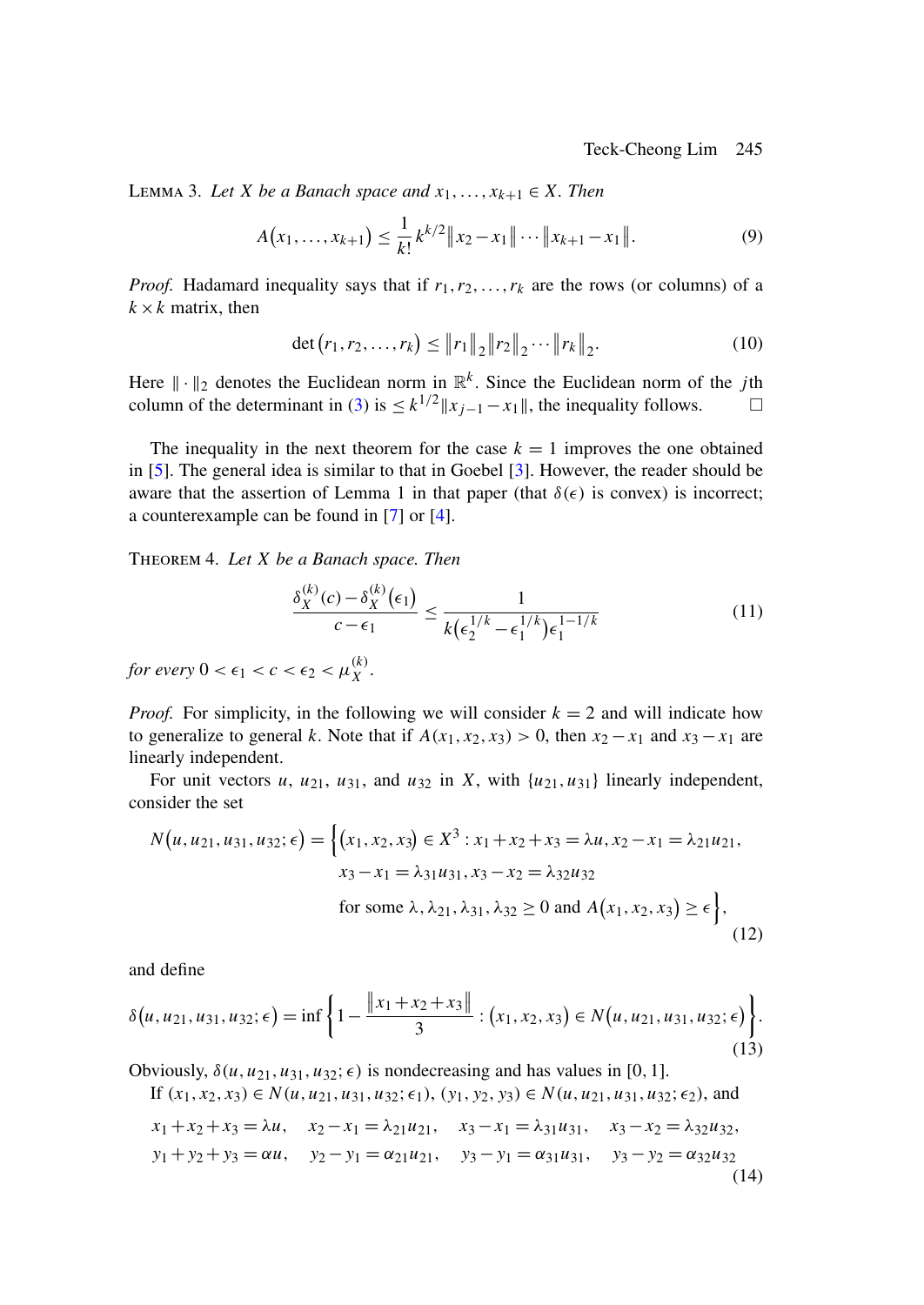### 246 On moduli of  $k$ -convexity

for some  $\lambda$ ,  $\lambda_{ij}$ ,  $\alpha$ ,  $\alpha_{ij} \ge 0$ , then by linear independence of  $\{u_{21}, u_{31}\}$ , there exists  $c \ge 0$ such that

$$
\alpha_{21} = c\lambda_{21}, \quad \alpha_{31} = c\lambda_{31}, \quad \alpha_{32} = c\lambda_{32}.
$$
 (15)

Indeed,  $\lambda_{32}u_{32} = x_3 - x_2 = (x_3 - x_1) - (x_2 - x_1) = \lambda_{31}u_{31} - \lambda_{21}u_{21}$  and  $\alpha_{32}u_{32} =$  $\alpha_{31}u_{31} - \alpha_{21}u_{21}$  imply

$$
(\alpha_{32}\lambda_{31} - \lambda_{32}\alpha_{31})u_{31} - (\alpha_{32}\lambda_{21} - \lambda_{32}\alpha_{21})u_{21} = 0 \tag{16}
$$

from which it follows that  $\alpha_{31}/\lambda_{31} = \alpha_{32}/\lambda_{32} = \alpha_{21}/\lambda_{21}$ .

Let

$$
C(u_{21}, u_{31}) = \sup \left\{ \begin{vmatrix} f_1(u_{21}) & f_1(u_{31}) \\ f_2(u_{21}) & f_2(u_{31}) \end{vmatrix} : f_1, f_2 \in B_{X^*} \right\}.
$$
 (17)

Then  $A(x_1, x_2, x_3) = \lambda_{21}\lambda_{31}C(u_{21}, u_{31}) \ge \epsilon_1$  and  $A(y_1, y_2, y_3) = c^2\lambda_{21}\lambda_{31}C(u_{21}, u_{31})$  $\geq \epsilon_2$ .

For  $0 \le \zeta \le 1$ , let  $z_i = \zeta x_i + (1 - \zeta) y_i$ ,  $i = 1, 2, 3$ . Then

$$
z_2 - z_1 = (\zeta \lambda_{21} + (1 - \zeta)c\lambda_{21})u_{21} = (\zeta + (1 - \zeta)c)\lambda_{21}u_{21},
$$
  
\n
$$
z_3 - z_1 = (\zeta + (1 - \zeta)c)\lambda_{31}u_{31},
$$
  
\n
$$
z_3 - z_2 = (\zeta + (1 - \zeta)c)\lambda_{32}u_{32},
$$
  
\n
$$
z_1 + z_2 + z_3 = (\zeta \lambda + (1 - \zeta)\alpha)u,
$$
\n(18)

$$
A(z_1, z_2, z_3) = (\zeta + (1 - \zeta)c)^2 \lambda_{21} \lambda_{31} C(u_{21}, u_{31}) \ge (\zeta \epsilon_1^{1/2} + (1 - \zeta)\epsilon_2^{1/2})^2,
$$

$$
1 - \frac{\|z_1 + z_2 + z_3\|}{3} = 1 - \frac{\|\zeta(x_1 + x_2 + x_3) + (1 - \zeta)(y_1 + y_2 + y_3)\|}{3}
$$
  
=  $1 - \frac{\|\zeta\lambda u + (1 - \zeta)\alpha u\|}{3}$   
=  $1 - \frac{\zeta\lambda + (1 - \zeta)\alpha}{3}$   
=  $\zeta\left(1 - \frac{\lambda}{3}\right) + (1 - \zeta)\left(1 - \frac{\alpha}{3}\right)$   
=  $\zeta\left(1 - \frac{\|x_1 + x_2 + x_3\|}{3}\right) + (1 - \zeta)\left(1 - \frac{\|y_1 + y_2 + y_3\|}{3}\right).$  (19)

Hence

$$
\delta\bigg(u, u_{21}, u_{31}, u_{32}; \left(\zeta \epsilon_1^{1/2} + (1 - \zeta) \epsilon_2^{1/2}\right)^2\bigg) \leq \zeta \delta\big(u, u_{21}, u_{31}, u_{32}; \epsilon_1\bigg) + (1 - \zeta) \delta\big(u, u_{21}, u_{31}, u_{32}; \epsilon_2\big).
$$
\n(20)

Since

$$
\delta_X^{(2)}(\epsilon) = \inf \left\{ \delta(u, u_{21}, u_{31}, u_{32}; \epsilon) : ||u|| = ||u_{21}|| = ||u_{31}|| = ||u_{32}|| = 1, \right\}
$$
  

$$
\left\{ u_{21}, u_{31} \right\} \text{ linearly independent} \right\},
$$
 (21)